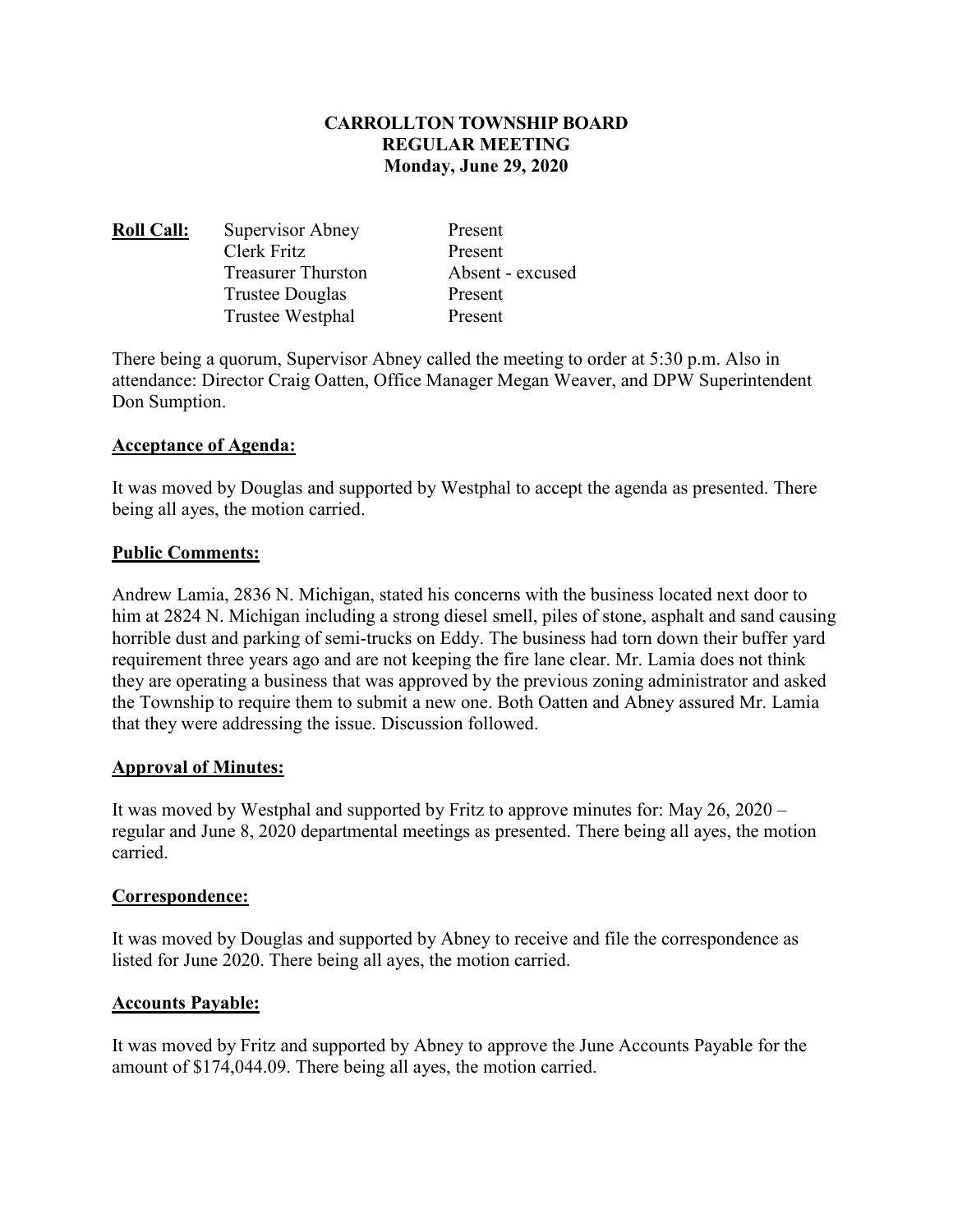## **Quarterly Investment Report:**

It was moved by Abney and supported by Douglas to receive and file the Quarterly Investment Report for March 31, 2020 (copy attached). There being all ayes, the motion carried.

## **Committee/Commission/Board Reports:**

Board reports were reviewed. There were no financial requests.

It was noted that the DPW executed the June Brush Pickup and it took longer due to the storm damage/debris. Also, fire hydrants were currently being primed and painted.

### **Pending Business:**

Oatten stated that the code enforcement officer was keeping busy and had notified Carrollton Center that they needed to cut their ditches by the road. Also, the Police Department encountered a homeless man living behind Carrollton Center and he was asked to leave.

Oatten stated that gravel was being added to the existing gravel roads in the township. Abney asked to meet with Oatten and Sumption the following day to start looking at the roads that will be considered for replacement with the road millage funds.

Oatten presented the proposal from Md7 (leasing consultant for American Tower) offering \$970 per month, a one-time bonus of \$2,700 if the proposal is approved and 10% term escalations every five years until 2067. The current lease payment to the Township is \$1,190 per month with a 15% increase every five years until 2037. Much discussion followed. It was moved by Fritz and supported by Douglas to deny the offer from Md7. There being all ayes, the motion carried.

# **New Business:**

Weaver presented three quotes for weekly cleaning of the municipal building. Discussion was held on possibly getting a separate quote for the special disinfection cleaning before and after the August 4 and November 3 Elections to help stop the possible spread of the COVID-19 virus. More discussion followed. It was moved by Abney and supported by Westphal to award the bid to Romanow Building Services (copy attached) for \$477 per month for weekly cleaning of the Township Municipal Building and annual deep cleaning of all carpeting and tile floors; and, to have Weaver obtain a quote for the special disinfection cleaning six times per year. There being all ayes, the motion carried.

### **Public Comments:**

Rose King, 3427 N. Michigan, asked if any tickets had been issued for residents that were not obeying the fireworks ordinance. Oatten responded that he had not been through all of the data, but did not think any tickets had been issued through the previous weekend. Ms. King asked who was in charge of ticketing inoperable cars. Response: Police Department.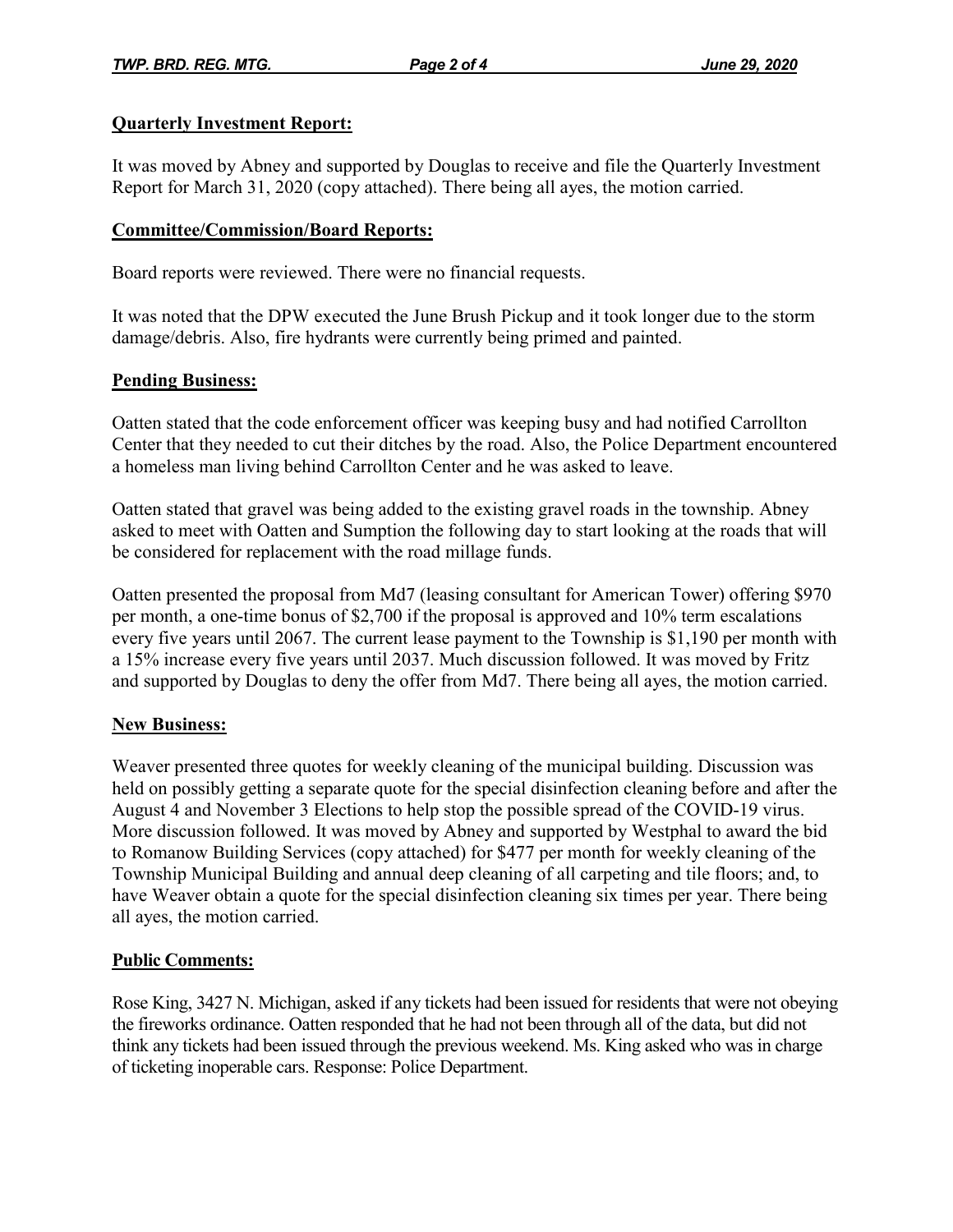Andrew Lamia, 2836 N. Michigan, informed the board that the sidewalk at Harrison and Stoker streets was in bad shape. Mr. Lamia stated that some neighborhoods in the township have power lines running in between the houses and if trees are in the way, who is responsible for clearing them? Response: Consumers Energy. Mr. Lamia also stated that the trees by Schust View Apartments looked like they were all dead and were going to fall and asked the board to look at possibly enacting an ordinance to enforce the removal of dead trees.

# **Director Comments/Updates:**

Oatten stated that the Police Department had assisted with both the Carrollton High School and Omni High School graduations. Due to the COVID-19 pandemic, ceremonies were held much differently this year; however, everyone made the best of it!

Oatten informed the board that his Michigan Association of Police Chiefs' summer conference had been cancelled due to COVID-19. They still conducted the annual meeting online and Governor Whitmer addressed the association in reference to police procedure reforms.

Weaver notified the board that her notary commission would be expiring on June 30. Due to COVID-19 restrictions, the Governor had extended all notary licenses until the end of June. Weaver explained that her license had expired in May and due to the County Clerk's office being closed to the public, she was not able to start the license renewal process until now. She would let them know when her license was renewed and active. Abney asked if any other office staff had a notary license. Response: No. He asked Weaver to see if any of her staff would consider becoming a notary as a backup for the township when Weaver is on vacation or absent from the office.

### **Board Comments:**

Westphal asked when the 2020 Census workers would be going door-to-door. Response: August 1, 2020.

Fritz questioned if the Governor's Executive Order regarding water shut-offs was still in effect. Response: Yes, until July 16. Discussion was held on the waiving of the delinquent utility charge (\$40) during the COVID-19 order as was done for April and May. It was board consensus to waive the delinquent utility charge for June and July due to the COVID-19 Executive Order prohibiting the disconnection of water service.

Douglas stated that the Lions Club Road Race went great and he thanked the Police Department for their assistance. Douglas also inquired on the proposed restaurant that was no longer opening at the corner of Tittabawassee and N. Michigan and had instead opened in Zilwaukee. Oatten explained that once the owner realized what needed to be done to convert a previous hair salon to a restaurant; it seems that they changed their mind.

Abney asked Oatten (in reference to the homeless man that was living behind Carrollton Center) if the police officer offered the man any assistance. Oatten stated that usually the police officers will encourage homeless people to seek shelter at the Rescue Mission; however, it is currently shut down during the COVID-19 pandemic.